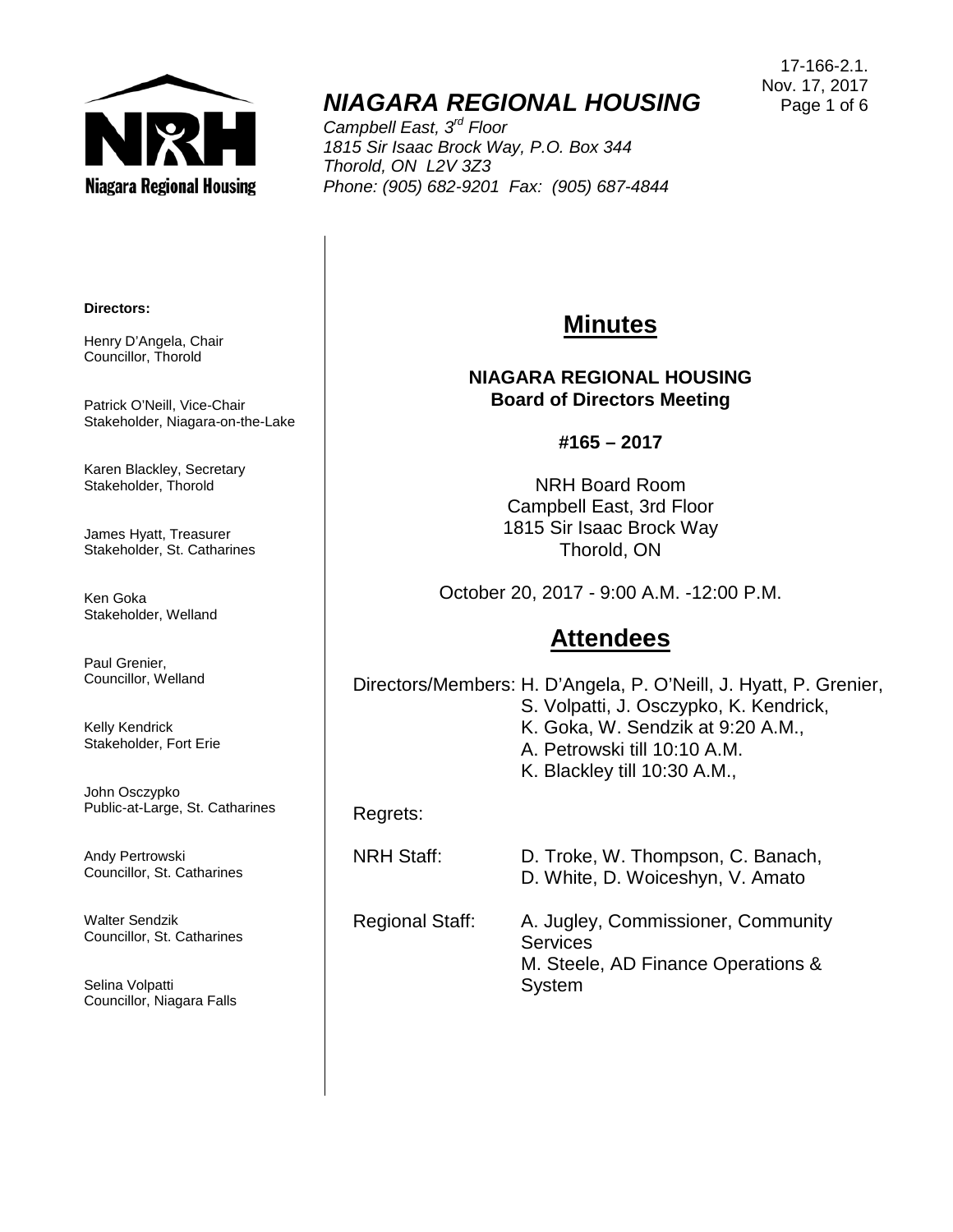*CARRIED*

A quorum being present, the meeting was called to order at 9:10 A.M.

#### **1. Adoption of Agenda/Declaration of Conflict**

*Moved by J. Hyatt Seconded by K. Goka*

*That the agenda be ADOPTED.*

**2. Approval of Minutes** 

2.1. Minutes of the September 15, 2017 Meeting

*Moved by K. Blackley Seconded by J. Osczypko*

*That the minutes of the September 16, 2017 meeting be ADOPTED.* 

*CARRIED*

2.2. Business Arising

2.2.1. Carlton Street Update – 17-165-2.2.1.

*Moved by K. Blackley Seconded by J. Hyatt*

#### *That the NRH Board of Directors RECEIVE 17-165-2.2.1., Carlton Street Update, for information.*

*CARRIED*

The CEO advised that NRH has a Project Manager on-site daily. Presently all is going well and within budget.

Staff was requested to provide a Quarterly budget snapshot for the Carlton St. Development Project – A. Petrowski

Action by: D. Troke

W. Sendzik joined the meeting at 9:20 A.M.

2.2.2. Minutes of the June 22, 2017 Development Committee Meeting - 17-165-2.2.2.

*Moved by P. Grenier Seconded by A. Petrowski*

*That the NRH Board of Directors RECEIVE, 17-165-2.2.2., Minutes of the June 22, 2017 Development Committee Meeting #13, for information.*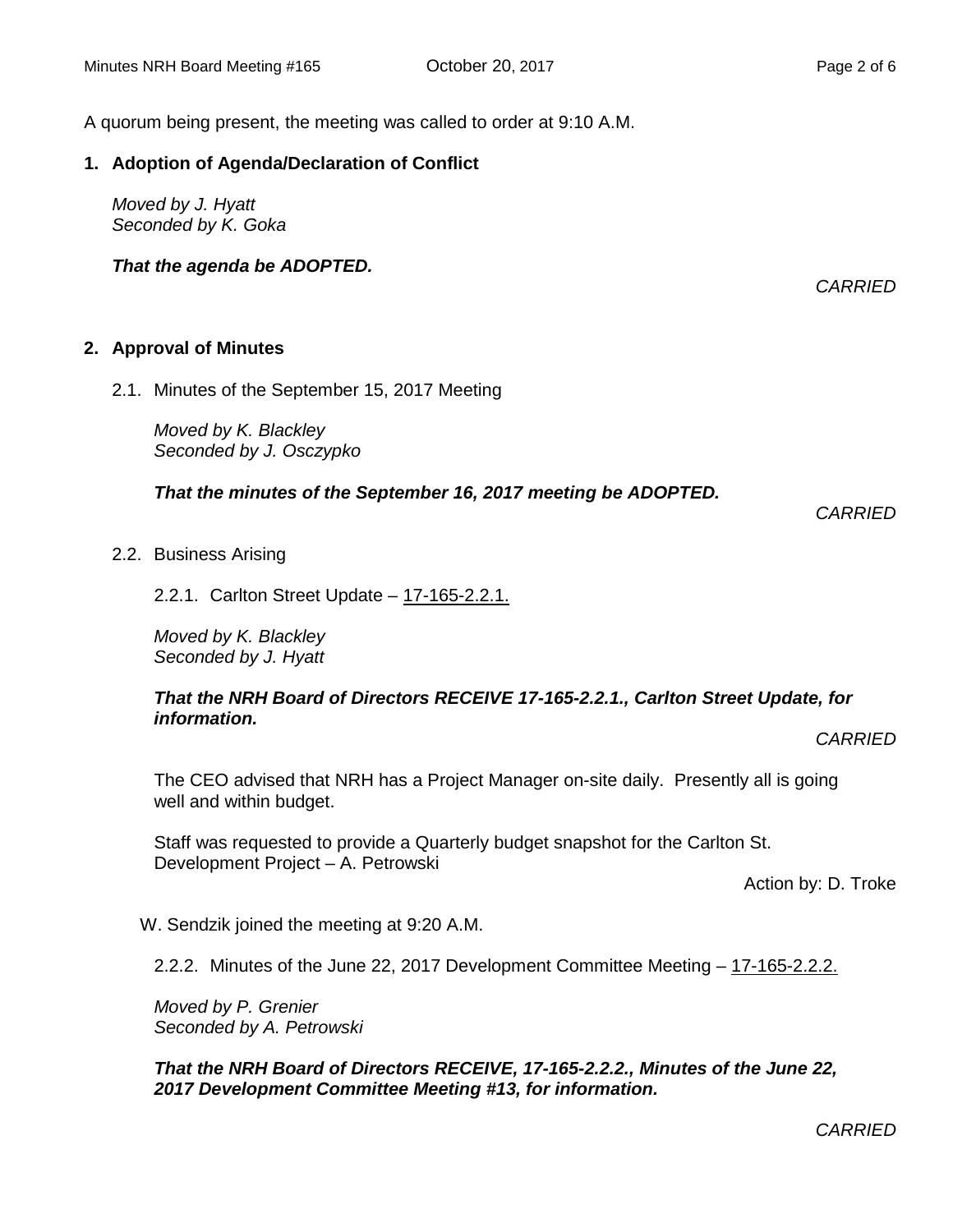H. D'Angela, as Chair of the Development Committee, advised that another meeting had been held since June 22<sup>nd</sup> to keep residents informed and to address any concerns they may have.

2.2.3. Tenant Insurance – 17-165-2.2.3.

*Moved by P. O'Neill Seconded by K. Kendrick*

*That the NRH Board of Directors RECEIVE, 17-165-2.2.3., Tenant Insurance, for information.*

*CARRIED*

Staff was requested to see how other Service Managers handle Tenant Insurance and NRH risk vs costs. – A. Petrowski

Action by: D. White

- **3. Presentation** not scheduled
- **4. Staff Reports**
	- 4.1. Proposed 2018 Operating Budget Report 17-165-4.1.

*Moved by P. Grenier Seconded by J. Hyatt*

*That Niagara Regional Housing Board of Directors APPROVE the Proposed 2018 Operating Budget, with a net levy impact of \$27,378,252 before indirect allocations*.

*CARRIED*

4.2. NRH-Niagara College Construction Apprentice Program Partnership – 17-165-4.2.

*Moved by S. Volpatti Seconded by P. Grenier*

*That the Niagara Regional Housing (NRH) Board of Directors RECEIVES 17-165- 4.2., NRH-Niagara College Construction Apprentice Program Partnership, for information.*

*CARRIED*

4.3. Waitlist Priorities – 17-165-4.3.

*Moved by P. O'Neill Seconded by K. Kendrick*

*That the Niagara Regional Housing Board of Directors RECEIVES 17-165-4.3., Waitlist Priorities for information.*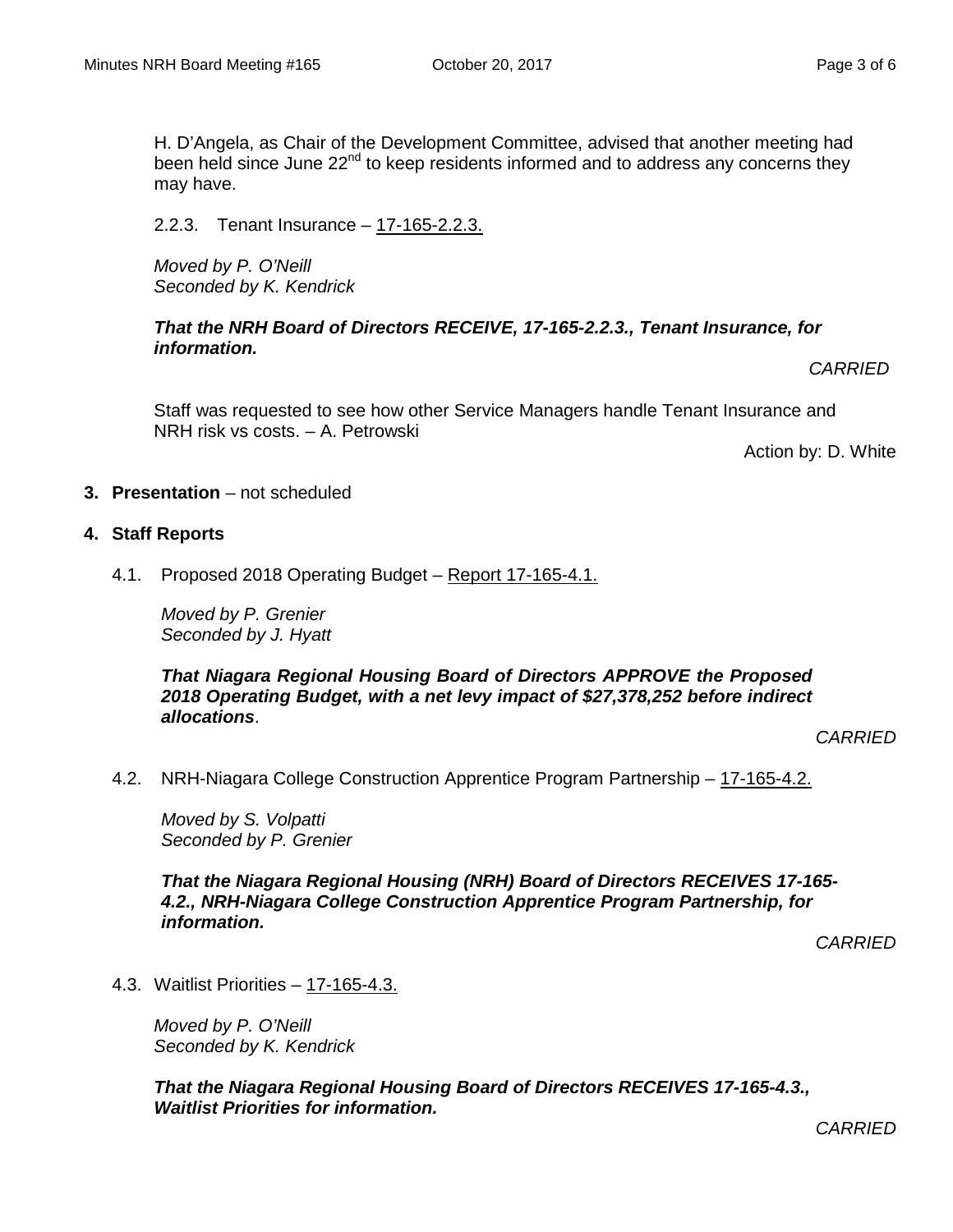Staff to email Directors recent report on waitlist categories.

Action by: V. Amato

- A. Petrowski left the meeting at 10:10 A.M.
- 4.4. Collections Update– 17-165-4.4.

*Moved by K. Blackley Seconded by J. Osczypko*

*That the Niagara Regional Housing Board of Directors RECEIVES 17-165-4.4., Collections Update, for information.*

*CARRIED*

4.5. Community Director Skill Matrix – Chart 17-165-4.5.

*Moved by S. Volpatti Seconded by K. Blackley*

#### *That Niagara Regional Housing Board of Directors non-Councillor skill matrix be RECEIVED.*

*CARRIED*

*4.5.a. Moved by W. Sendzik Seconded by P. Grenier*

*That Niagara Regional Housing Board of Directors REFER the non-Councillor skill matrix to the Chair and CEO for refinement.*

*CARRIED*

- 5. New Business no new business
- 6. Chief Executive Officer's Report
	- 6.1. Financial Statements as at August 30, 2017 17-165-6.1.

*Moved by P. O'Neill Seconded by J. Osczypko*

*That the NRH Board of Directors APPROVE the Financial Statements as at August 30, 2017.*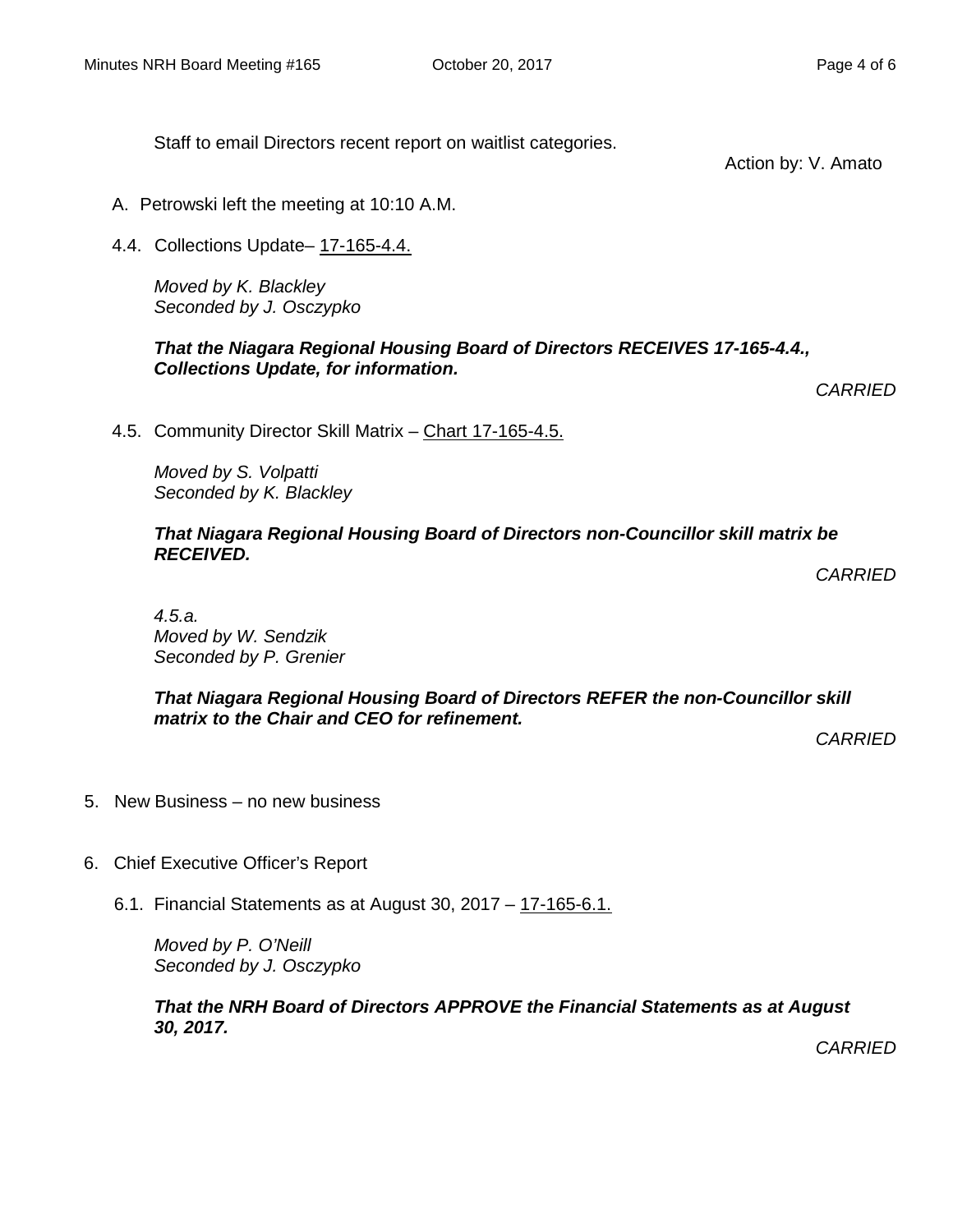7. Committee/Advisory Group Meeting Minutes

There were no Committee/Advisory Group Minutes

#### **8. For Information**

- 8.1. Housing Herald Newsletter for NRH Adult/Sr. Tenants
- 8.2. Housing Herald Newsletter for NRH Family Tenants
- 8.3. Niagara Region Corporate Services Housing Fund
- 8.4. Letter to Chair D'Angela, from Frank Fabiano, Acting Regional Clerk re: Councillor Petrowski's reinstatement

*Moved by P. Grenier Seconded by J. Hyatt*

#### *That the NRH Board of Directors RECEIVE items 8.1. to 8.4. for information.*

*CARRIED*

#### 9. **Other Business**

There was no other business.

K. Blackley left the meeting at 10:30 A.M.

#### **10. Closed Session – 10:30** A.M.

With the exception of D. Troke, D. Woiceshyn and V. Amato all other staff left the meeting.

*Moved by J. Osczypko Seconded by P. O'Neill*

*That the NRH Board of Directors MOVE into closed session to receive information of a confidential nature regarding litigation or potential litigation, including matters before administrative tribunals, affecting the municipality or local board – Carlton St.*

*CARRIED*

 $10.a. - 10:50 A.M.$ *Moved by K. Kendrick Seconded by P. Grenier*

*That the NRH Board of Directors RISE with report.*